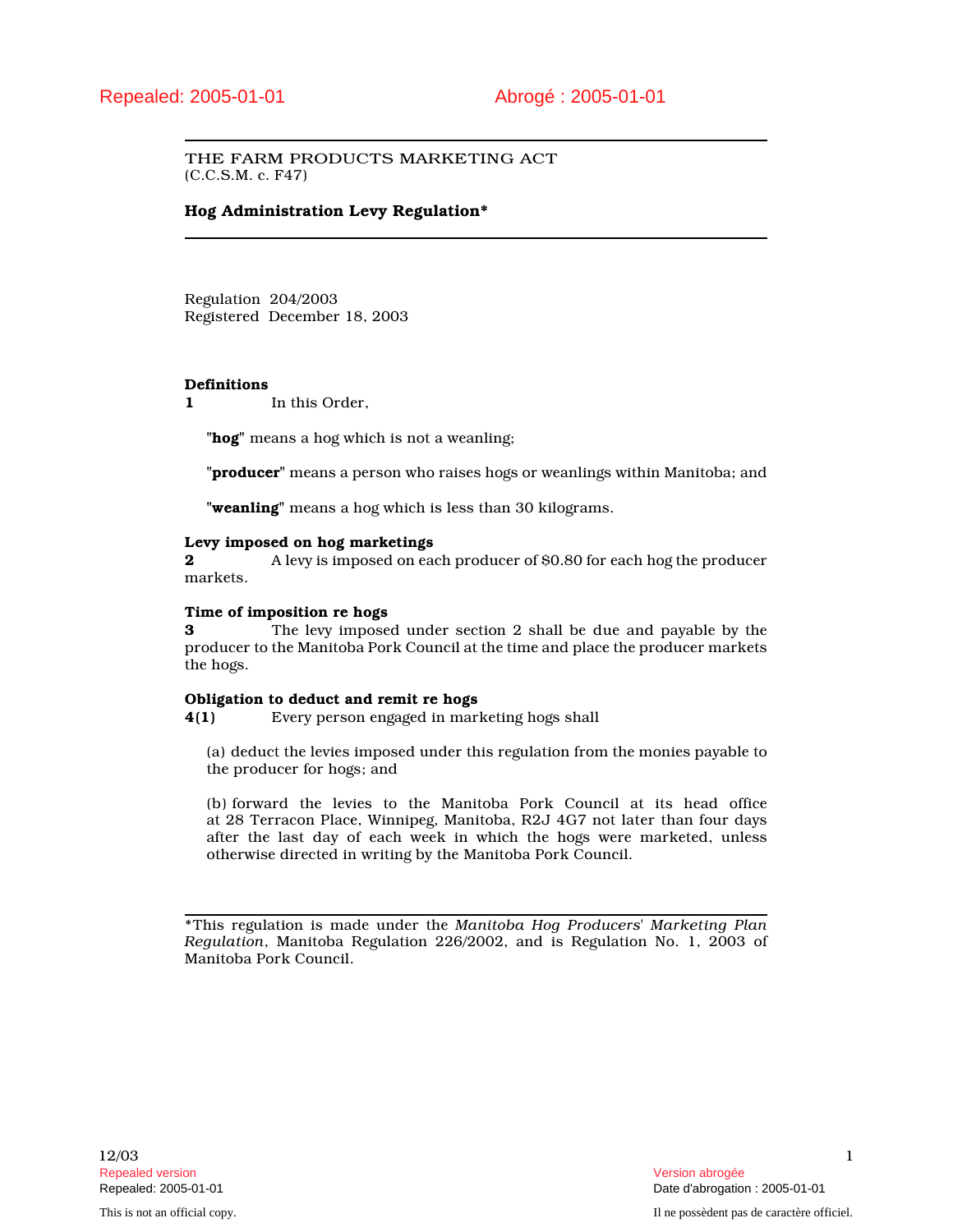**4(2)** If the person required to deduct the levy is engaged in processing hogs, the person shall make the deduction when taking delivery of the hogs.

#### **Producer's obligation to remit if no deduction re hogs**

**5** If no deduction is made under section 4 for hogs marketed by a producer, the producer shall remit to the Manitoba Pork Council at its head office at 28 Terracon Place, Winnipeg, Manitoba, R2J 4G7 all levies payable by the producer under this regulation not later than four days after the last day of each week in which the hogs were marketed.

### **Levy imposed on weanling marketings**

**6** A levy is imposed on each producer of \$0.19 for each weanling the producer markets.

#### **Time of imposition re weanlings**

**7** The levy imposed under section 6 shall be due and payable by the producer to the Manitoba Pork Council at the time and place the producer markets the weanlings.

#### **Obligation to deduct and remit re weanlings**

**8** Every person engaged in marketing weanlings shall

(a) deduct the levies imposed under this regulation from the monies payable to the producer for weanlings; and

(b) forward the levies to the Manitoba Pork Council at its head office at 28 Terracon Place, Winnipeg, Manitoba, R2J 4G7 not later than four days after the last day of each week in which the weanlings were marketed, unless otherwise directed in writing by the Manitoba Pork Council.

## **Producer's obligation to remit if no deduction re weanlings**

**9** If no deduction is made under section 8 for weanlings marketed by a producer, the producer shall remit to the Manitoba Pork Council at its head office at 28 Terracon Place, Winnipeg, Manitoba, R2J 4G7 all levies payable by the producer under this regulation not later than four days after the last day of each week in which the weanlings were marketed.

## **Non-application**

**10** This regulation does not apply

(a) to hogs or to weanlings sold by a producer to another registered producer, provided such hogs or weanlings are subsequently raised or kept in Manitoba by the purchasing producer; or

(b) to weanlings sold by a producer to a buyer who, within 24 hours of the purchase of such weanlings sells such weanlings to a registered producer who subsequently raises or keeps such weanlings in Manitoba.